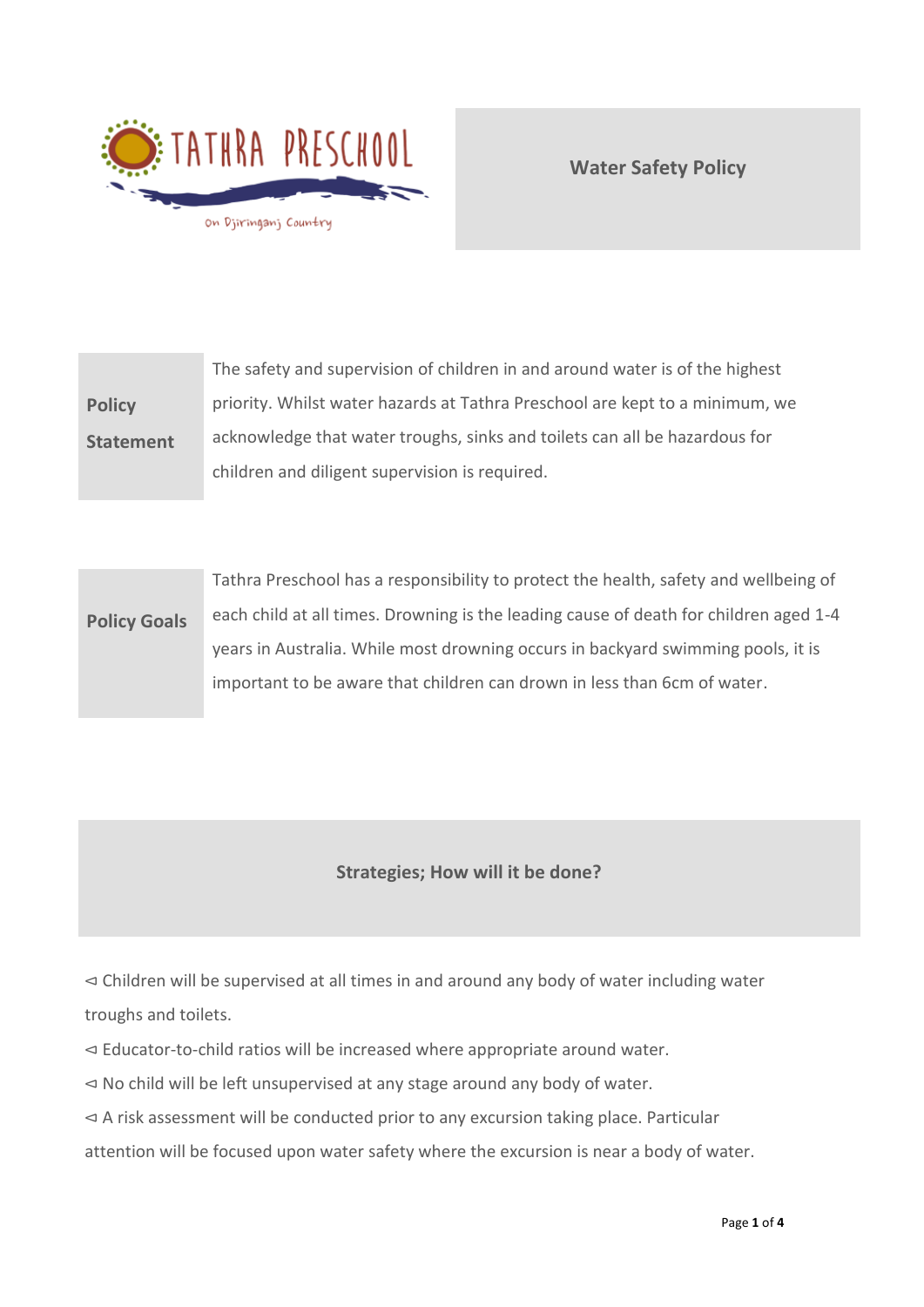⊲ The thermostat on the hot water system is set to a medium temperature to ensure children are not able to scald themselves when washing hands

⊲ Children requiring bathing will be bathed using a washcloth and warm water rather than immersed in a bath.

⊲ Educators are not permitted to consume hot drinks in any area accessible to children.

#### **Water Hygiene**

⊲ Grey water systems or water tanks will be labelled with "do not drink" signage and the children will be supervised in this area to make sure they are not accessing this water for drinking.

⊲ Educators will discuss with the children that this water is for the purpose of play and not for consumption.

⊲ Water for pets at the service will be changed regularly at not accessible to children unless supervised by an adult.

⊲ Water containers of any sort will be emptied or covered when not in use.

⊲ Drinking water containers will be emptied and cleaned daily.

# **Roles and Responsibilities**

### **Approved Provider will:**

⊲ Ensure the service operates in line with the Education and Care Services National Law and National Regulations 2011.

### **Nominated Supervisor will:**

⊲ Ensure children are adequately supervised and are protected from harms and hazards.

⊲ Provide supervision, guidance and advice to ensure adherence to the policy at all times.

⊲ Ensure risk assessments for excursions planned near water, or any water-based activities, identify a higher staff to child ratio to ensure adequate supervision.

⊲ Ensure First Aid and CPR qualifications and requirements are met at all times.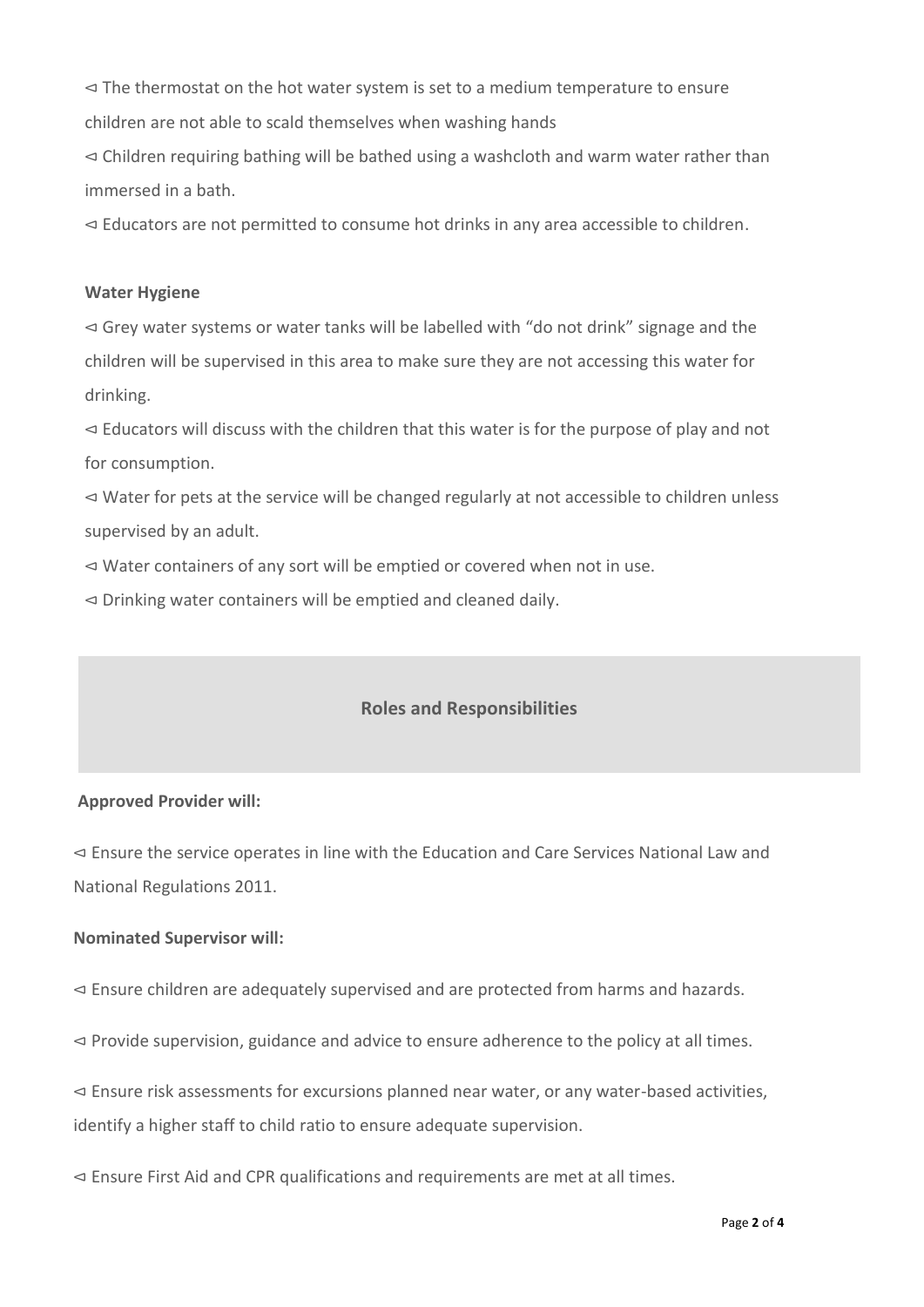⊲ Provide families with community messages regarding safe water practices.

## **Educators will:**

⊲ Embed water safety messages into the children's education program.

⊲ Ensure water troughs or containers for water play are filled to a safe level and emptied or covered securely after use.

⊲ Ensure water troughs or containers are only filled while in attendance by an adult at all times.

⊲ Ensure no child is left unattended at any time with any body of water.

⊲ Empty buckets used for cleaning immediately after use.

⊲ Ensuring no cleaning buckets are left in areas accessible to children.

⊲ Prevent children from drinking grey water.

⊲ Provide clean drinking water at all times.

### **Families will:**

⊲ Reinforce water safety practice with children.

## **Monitor, Evaluation and Review**

This policy will be monitored to ensure compliance with legislative requirements and unless deemed necessary through the identification of practice gaps, the service will review this Policy every two years.

Families and staff are essential stakeholders in the policy review process and will be given opportunity and encouragement to be actively involved.